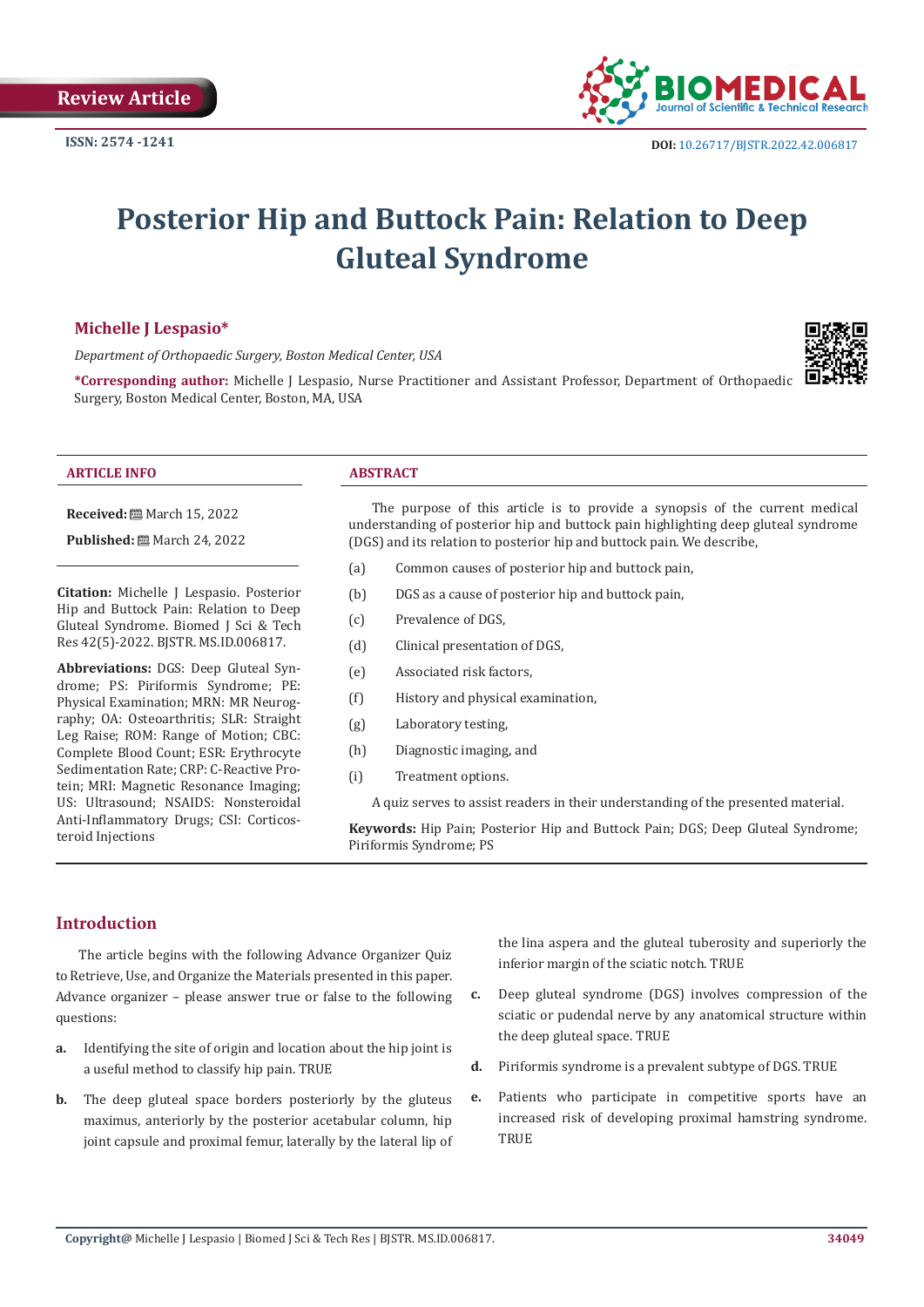- **f.** Definitive imaging findings have yet to be established in piriformis syndrome. TRUE
- **g.** Use of advanced magnetic resonance neurography (MRN) techniques and endoscopic correlation has increased awareness of the anatomy and pathologic conditions of the deep gluteal space. TRUE
- **h.** Diagnosis of DGS may include specified history and physical examination findings, plain radiographs (to rule out hip and spine pathology, and calcifications), magnetic resonance neurography (to evaluate peripheral nerves and sciatic nerve aberrancy) and endoscopic decompression. TRUE
- **i.** Endoscopic decompression of sciatic nerve entrapment may be an effective and minimally invasive approach for deep gluteal syndrome. TRUE

# **Hip Pain**

Hip pain often presents as a challenging symptom affecting individuals of all ages and may be associated with numerous underlying causes or etiologies. The hip forms the joint between the upper end of the femur (thighbone) and its socket in the pelvis located in the region of the groin. A stable, major weightbearing ball and socket synovial (fluid) joint, the hip joint allows for significant mobility, formed by a connection between the pelvic acetabulum (the cup-shaped socket in the hip bone) and the head of the femur (the thigh bone) [1]. Forming an articulation from the lower limb to the pelvic girdle (distinctively dissimilar in men and women as to function and size), the hip joint is, thus, intended for stability and weightbearing. Comprised of bone, cartilage, ligaments, muscle, and a lubricating fluid, painful symptoms of a hip disorder will differ depending on the cause of the underlying disorder and the part of the hip joint causing problems [2]. Once hip pain becomes progressive, burdensome and unyielding, patients have no option other than to seek assistance from their medical providers.

As noted in the article Hip Pain: Relation to Anatomical Location and Underlying Pathology [3], a consensus among experts on how to classify hip pain remains undetermined. One method to classify hip pain, however, recognizes the origin of the pain as,

- **(a)** Anterior,
- **(b)** Posterior and
- **(c)** Lateral.

The location of hip pain is further identified as,

- **a.** Within a joint (i.e., intra-articular),
- **b.** Around a joint (i.e., periarticular) or
- **c.** Outside a joint (i.e., extra-articular) [4].

Utilizing essential aids of careful history-taking, relevant physical examination (PE) techniques, and appropriate laboratory testing and imaging studies is fundamental to evaluate underlying causes of hip pain based on origin and location. This review will focus on posterior hip and buttock pain in the adult highlighting DGS as a recently classified and somewhat unfamiliar entity with various subtypes (i.e., piriformis syndrome, gemelli-obturator internus syndrome, proximal hamstring syndrome).

#### **Posterior Hip and Buttock Pain**

Although awareness about posterior hip and buttock pain is less recognized than anterior and lateral hip pain [5], improved understanding and knowledge of the anatomy and neural kinematics (forces which cause motion) of hip movement has helped posterior hip and buttock pain become more recognized and understood [6-8]. As a result, the ability to rule out lumbar spine pathology with corresponding lack of imaging findings, allows for other considerations of posterior hip pain or nondiscogenic sciatica (sciatica-like pain) [9]. Other considerations may include any lesion involving the sciatic nerve (originating from L4 to S3), thus making posterior hip and buttock pain often difficult to distinguish from sciatica [5]. Table 1 identifies common causes of posterior hip and buttock pain. DGS, as a separate entity, is a group of various subtypes, previously described as piriformis syndrome (PS).

**Table 1:** Musculoskeletal differential diagnosis of posterior hip and buttock pain.

|   | Piriformis syndrome                |
|---|------------------------------------|
| 2 | Proximal hamstring syndrome        |
| 3 | Gemelliobturator internus syndrome |
| 4 | Ischiofemoral impingement          |
| 5 | Sacroiliac joint syndrome          |
| 6 | Lumbar radiculopathy at L4-S1      |
| 7 | Sacral stress fractures            |
| 8 | Non-discogenic sciatica            |
| 9 | Deep gluteal syndrome              |

### **Historical Perspective of DGS**

To understand DGS, an overview of PS is important as all PS are DGS but not all DGS are PS [10]. Traditionally known as "piriformis syndrome" DGS is now the favored term to describe the presence of pain in the buttock through identification of several locations where there may be entrapment of the sciatic or pudendal nerve [5]. Often undiagnosed or mistaken for other conditions, the concept of DGS now encompasses beyond current understanding of posterior hip pain due to nerve entrapment past the traditional model of piriformis syndrome [5]. Historically, in 1928, the association between sciatic nerve pain and the piriformis muscle was first described [11]. In 1936, American surgeon Thiele described the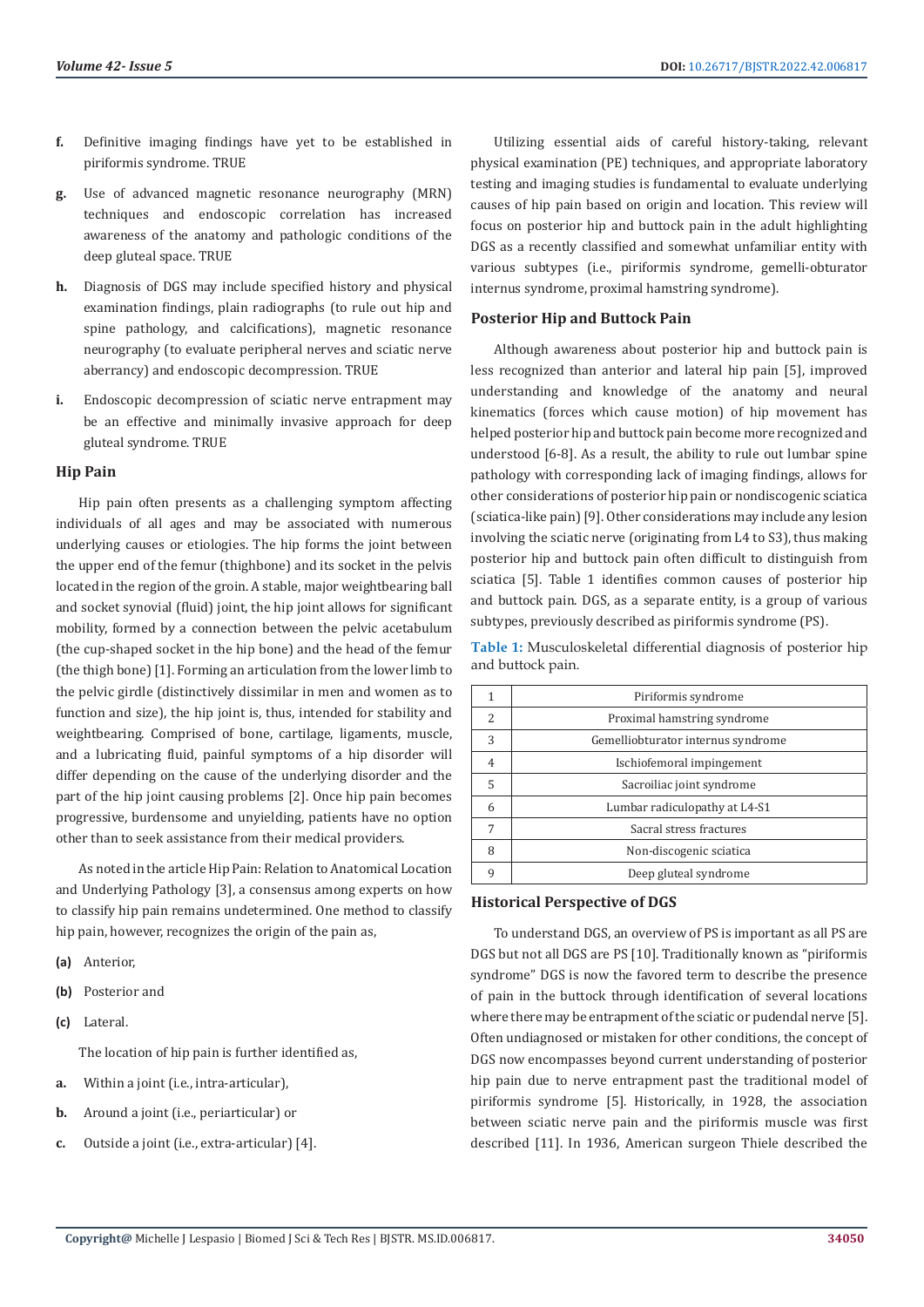origins of PS with the piriformis muscle (originating on the front of the sacral bone and inserting on the Major Trochanter of the Femur) compressing the sciatic nerve as it leaves the buttock just below the greater sciatic foramen [10]. In 1999, McCrory and Bell [12], described the PS as only one component of the deep gluteal syndrome (DGS), and further described a broad spectrum of pelvic conditions not associated with piriformis caused similar symptoms [5].

Anatomical variations of the sciatic nerve, however, may contribute to other conditions other than PS, such as coccygodynia and muscle atrophies, if it divides into other nerve components within the pelvis [10]. As a result, the prevalence and the clinical signs related to chronic muscle contractions in the deep gluteal area appear to be more abundant than previously described [10]. In addition to the Piriformis muscle, other deep pelvic muscles like M. Obturator Internus, M. Levator Ani, M. Gemelli and M. Coccygeus may be involved in the pathology and may lie within the space [13]. Thus, the term "deep gluteal syndrome" has evolved to denote many different pathological and etiological conditions, with similar treatment, but with a more well-defined and precise diagnostic term now labelled DGS [10]. Because of ongoing innovations in the understanding of anatomy and neural kinematics of hip movement, identification of DGS is now possible. Traditionally, prolonged and/ or excessive contraction of the piriformis muscles were clinical symptoms associated with PS [11].

Advances in hip and joint kinematics, however, involving the mechanics of pure joint motion without reference to the masses or forces involved, now provide better awareness of hip function and anatomy [14]. In addition, hip kinematics identify a number of areas within the deep gluteal space where the sciatic nerve may be susceptible to entrapment [11]. Any contents of deep gluteal space, including the space that contains piriformis, obturator internus/ externus, gemelli, quadratus femoris, hamstring, gluteal nerves and lateral ascending vessels of the medial femoral circumflex artery, can cause sciatic nerve entrapment syndrome [8]. Furthermore, hip kinematics identifies the occurrence of posttraumatic DGS with development of scar tissue around the piriformis muscle and the sciatic nerve or with adherence of the nerve to the posterior pelvic column [15]. Distinct clinical symptoms and specific physical examination techniques, including provocation tests, are essential to diagnose sciatic (and pudendal) nerve entrapment [8,16]. Use of magnetic resonance imaging (MRI) of the pelvis and electrodiagnostics studies is significant in diagnosing DGS and identifying pathological conditions entrapping the nerves [14]. As such, early detection and treatment of DGS as an entity should now be the standard of care. Nonsurgical and surgical treatment options as presented below may assist in the management of patients with posterior hip and buttock pain related to DGS.

#### **Common Causes of Posterior Hip and Buttock Pain**

Pain at the posterior hip and buttock is an often underrecognized manifestation of femoroacetabular joint disease and most commonly includes radicular origins referred from the lumbar spine and sacroiliac joint [4]. Other sources include pathology within the hip joint itself (labral tears, synovitis or chondral injuries) that can refer pain to the buttock or lower back [17,18]. Similarly, proximal hamstring pathology, piriformis syndrome, tendinopathy of the obturator internus/gemelli complex, ischiofemoral impingement and sacral stress fractures are important considerations as causes of posterior hip and buttock pain [4]. As previously noted, early descriptions of PS postulate that prolonged or excessive contraction of the piriformis muscle over time might precipitate deep gluteal pain [11]. If anatomic piriformis abnormalities involve the sciatic nerve, clinical symptoms may include extreme gluteal and lower back pain [11]. Hip joint pathology may refer pain to the knee, while pain referred to the leg or foot generally indicates lumbar spine radiculopathy.

Sciatic and pudendal neuropathies can refer pain to the posterior hip [14]. Posterior hip or nondiscogenic sciatica (sciaticalike pain) can be caused by any lesion originating from L4 to S3 involving the sciatic nerve can cause posterior hip or nondiscogenic sciatica (sciatic-like pain [19]. Genitourinary causes (e.g., intrapelvic impingement) [20,21], gastrointestinal and vascular pathology [4] while beyond the scope of this review should be considered as other potential sources pf posterior hip and buttock pain. (See Table 1 for differential diagnosis of posterior hip and buttock pain.)

#### **DGS as a Cause of Posterior Hip and Buttock Pain**

As a relatively unknown but increasingly recognized disorder, DSG describes the presence of pain in the posterior hip and buttock caused by compression or entrapment of the sciatic or pruendal nerve by any anatomical structure or nondiscogenic pelvis lesions in the deep gluteal space [5,13,22] The structures that can be involved in sciatic or pudendal nerve entrapment within the gluteal space include the piriformis muscle [23,24], fibrous bands containing blood vessels, gluteal muscles [24,25], hamstring muscles [24,25], the gemelli-obturator internus complex [24,25], vascular abnormalities [21] and space occupying lesions [24,25]. The DGS includes piriformis syndrome, gemelli-obturator internus syndrome, the ischiofemoral impingement syndrome and the proximal hamstring syndrome [13,14]. As described by Martin, et al. [14,8], the borders of the deep gluteal space are defined by the following;

- **i.** Posteriorly, the gluteus maximus,
- **ii.** Anteriorly, posterior acetabular column, hip joint capsule and proximal femur,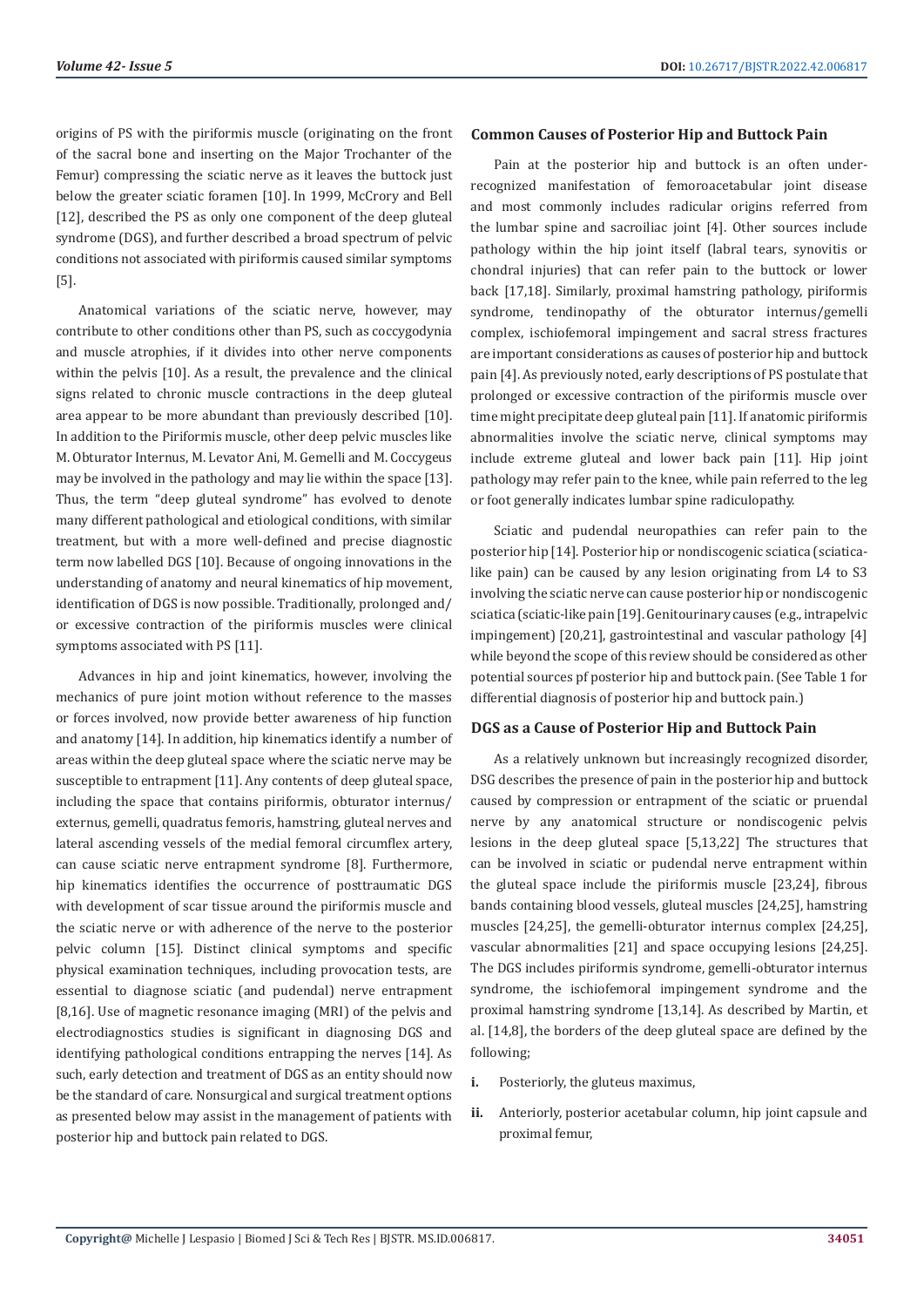- **iii.** Laterally, lateral lip of linea aspera and gluteal tuberosity,
- **iv.** Medially, sacrotuberous ligament and falciform fascia,
- **v.** Superiorly, inferior margin of the sciatic notch,
- **vi.** Inferiorly, proximal origin of the hamstrings at ischial tuberosity [11,8].

The anatomy of the deep gluteal space is unique in that the nerve enters the pelvis through the sciatic notch and demonstrates a significant mobility with hip movements [26]. A careful history and physical examination assists to exemplify this unique factor by defining the specific site where the sciatic or pudendal nerve is entrapped [14].

# **Pathogenesis of Deep Gluteal Syndrome**

Normal healthy nerve roots generally emerge from the spinal column from the L2 to S4 levels through the neural foramina and join to form a complex entity known as the lumbosacral plexus [27]. Two main components to the lumbosacral plexus include the lumbar plexus (made up of nerve fibers from the L2 through L5 roots) and the sacral plexus (made up of nerve fibers from the S1 through S4 roots) [28]. Divisions from the lower lumbar plexus and upper sacral plexus give rise to the sciatic nerve [27]. The sciatic nerve is the longest and thickest (almost finger-width) nerve in the body and is comprised of five nerve roots: two from the lower back region called the lumbar spine and three from the final section of the spine called the sacrum [29]. The five nerve roots come together to form a right and left sciatic nerve [29]. On each side of your body, one sciatic nerve runs through your hips, buttocks and down a leg, ending just below the knee. Branching into other nerves, the sciatic nerve passes through the sciatic foramen and descends into the posterior aspect of the leg until it reaches the popliteal fossa, just below the knee, where it divides into the tibial and common peroneal nerves [27,28].

These nerves continue down into the leg, foot and toes. Branches from both the lumbar and sacral plexus also form the inferior and superior gluteal nerves innervating the lateral and posterior hip musculature [27,28]. Branches from the sacral plexus alone converge to form the pudendal nerves, innervating the pelvic floor musculature and perineal sensation [27,28]. Sciatic and pudendal neuropathy associated with DGS may occur following damage to or dysfunction of the nervous system. Compression is commonly proximally where a herniated disc may compress a spinal nerve root [9,30]. The pathogenesis of DGS involves compression affecting the neuronal structures in the lower extremities and involves pain in the buttock caused from entrapment of the sciatic and/or pudendal nerves in the deep gluteal space [31]. Compression of the sciatic nerve in a mild state may present as intermittent due to positioning, with associated reversible ischemia of the nerve [32,33]. Demyelination (i.e., a condition that results in damage to

the protective covering (myelin sheath) surrounding nerve fibers) occurs, as compression grows more consistent and chronic [27,34].

Symptoms are usually persistent at this point, and pain and weakness may become more obvious. As compression progresses further, the distal nerve segments will no longer function and Wallerian degeneration may occur [27,28]. In severe cases, the entire distal segment of the nerve can degenerate, similar to the degeneration seen in a nerve transection [27]. Based on current understanding, sciatic pain is usually a result of a mechanical anatomic variant (contrasted to a primary neuropathy) with secondary mechanical compression of the nerve or nerve roots in the deep gluteal region [35]. The narrowing of space between the ischial tuberosity and femur causes hip pain and may contribute to sciatic nerve entrapment. DGS may also include sciatic nerve entrapment resulting from abnormal hamstring pathology [14,11,13]. The hamstring may be strained or sustain an "injury" such as a tendon detachment, avulsion, manifest apophysitis, or tendinopathy [11]. Also known as the hamstring syndrome or the ischial tunnel syndrome, this may also play a role in sciatic nerve entrapment during hip motion [11,36].

Although there are difference etiologies of nondiscogenic sciatic nerve entrapment, large studies confirm that within the pelvis, the most common site of entrapment is beneath the piriformis (67.8%) [11]. The sciatic foramen is the second most common site of sciatic nerve entrapment (6%) [11]. In the case of the DGS involving the piriformis, if sciatic pain is involved, it is most often because of an abnormality within the piriformis muscle, sometimes associated with a fibrous band that entraps the nerve and decreases sciatic nerve mobility. This can result in painful stretching of the nerve during normal hip and knee movement. Fibrous bands compress the sciatic nerve at the level of the greater sciatic notch extending down to the inferior border of the piriformis. Pathological hypertrophy of the piriformis results in asymmetric enlargement that may also compress the sciatic nerve. The variability in sciatic nerve position as it transverses the piriformis has been considered as a risk factor but to date there is no concrete evidence that variances play a role in sciatic nerve entrapment [11].

The kinematic behavior of the sciatic nerve plays a role in the pathophysiology of DGS as the position of the hip and knee joints affects the tension in the nerve. The sciatic nerve stretches by an excursion of 28.0 mm during a modified straight leg raise with knee extension [8]. This excursion can be limited when the position of the hip joint is flexed, abducted, and externally rotated. [31] With hip flexion at 90° and knee extension in full, the sciatic strain increases by a mean of 26%, which may result in neural dysfunction [29]. Thus, impaired gliding of the sciatic nerve can disrupt its normal excursion and induce the deep gluteal syndrome [5]. (See Table 2 for pathogenesis of DGS.)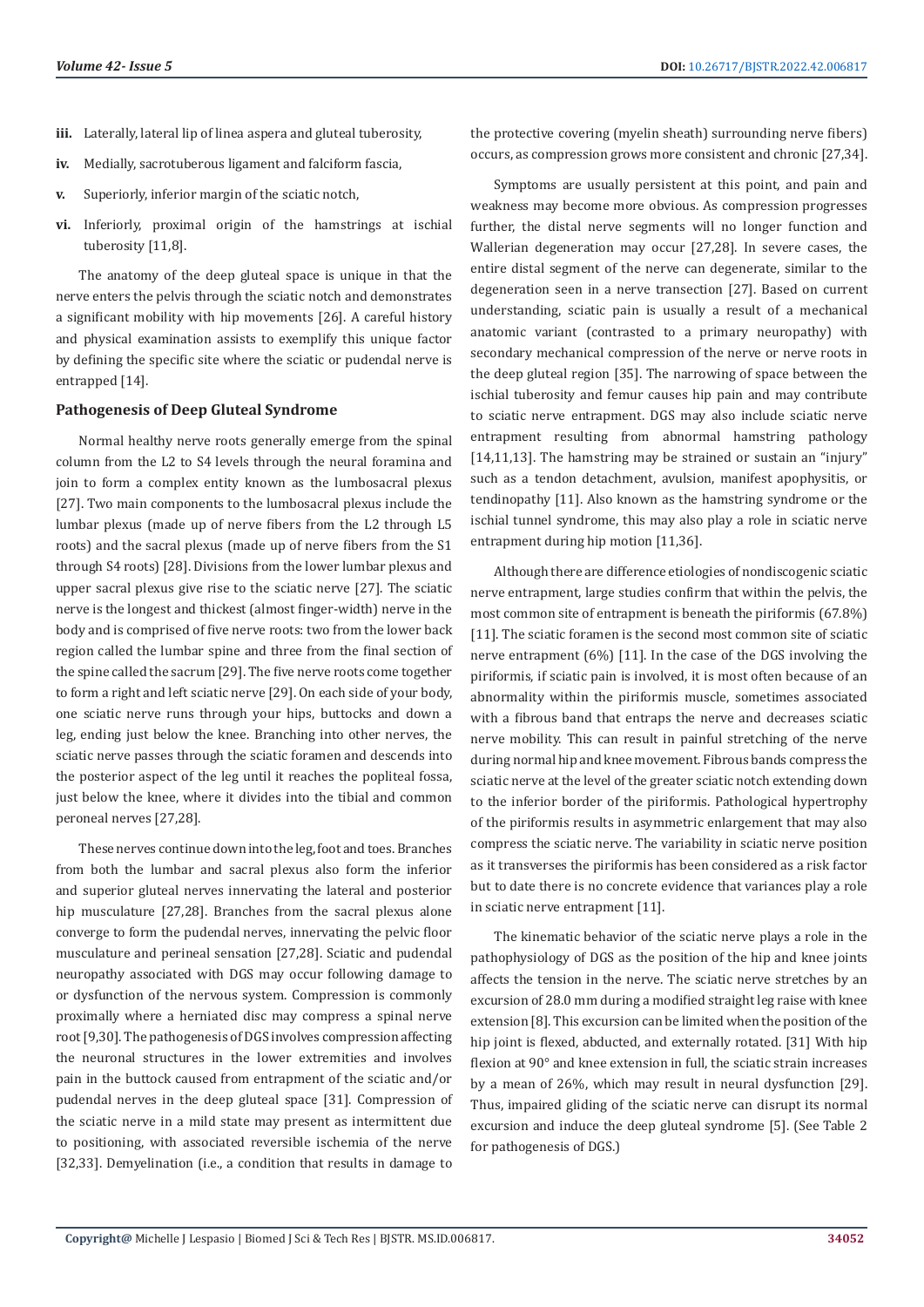#### **Table 2:** Pathogenesis of DGS.

| Damage to or dysfunction of the nervous system |
|------------------------------------------------|
| Mechanical anatomic variant                    |
| Nondiscogenic sciatic nerve entrapment         |
| Kinematic behavior of the sciatic nerve        |

#### **Prevalence of PS/DGS**

**Table 3:** Causes of sciatic neuropathy.

|   | Hip surgery                |
|---|----------------------------|
| 2 | Acute external compression |
| 3 | Infarction                 |
| 4 | Gunshot wound              |
| 5 | Hip fracture//dislocation  |
| 6 | Femur fracture             |
|   | Possible contusion         |
|   | Unclear etiology           |

**Table 4:** Causes of DGS due to sciatic nerve entrapment [40].

|   | <i>latrogenic</i>                            |
|---|----------------------------------------------|
| 2 | Piriformis syndrome                          |
| 3 | Trauma                                       |
|   | Nonpiriformis (hamstring, obturator internus |
| 5 | Muscle pathology                             |
| 6 | Non piriformis muscle                        |
|   | Endometriosis                                |
|   | Compression by the inferior gluteal vein     |

Reported hip pain affects approximately 14% of the population over the age of 60 [37]. Piriformis syndrome may be responsible for 0.3% to 6% of all cases of low back pain and/or sciatica. With an estimated amount of new cases of low back pain and sciatica at 40 million annually, the incidence of PS would be roughly 2.4 million per year [35]. In the majority of cases, PS occurs in middleaged patients with a reported ratio of male to female patients being affected 1:6 [35,38] In a study of 73 patients who fulfilled strict electrophysiological criteria for sciatic neuropathy, hip surgery was the cause in 22 percent, acute external compression in 14 percent, infarction in 10 percent, gunshot wound in 10 percent, hip fracture/dislocation in 10 percent, femur fracture in 4 percent, possible contusion in 4 percent, and unclear etiology in 16 percent [39]. See Table 3 for common causes of sciatic neuropathy. (See Table 3 for causes of sciatic neuropathy.) In a recent systematic review of 481 patients with DGS causing sciatic nerve entrapment undergoing surgical treatment, the most common causes identified were iatrogenic (30%), piriformis syndrome in 124 (26%), trauma (15%), nonpiriformis (hamstring, obturator internus) muscle pathology (14%), sciatic nerve entrapment by non-piriformis muscle in 68 (41%), endometriosis in 27 (6%), and compression by

the inferior gluteal vein in eight (2%) [40]. (See Table 4 for common causes of DGS due to sciatic nerve entrapment.)

#### **Clinical Presentation of DGS**

Clinical evaluation of patients with DGS may appear vague and ambiguous since symptoms can be inexact and may be mistaken with other lumbar and intra-or extra-articular hip diseases [13]. Characterized by a set of signs and symptoms occurring in isolation or in combination, patients with DGS commonly present with intermittent, paroxysmal, unrelenting and/or persistent pain and/dysesthesias (chronic pain produced by the central nervous system) in the buttock, posterior hip or thigh in contrast to lower back pain [13]. Patients may report sitting pain with inability to tolerate sitting for 20-30 minutes, walking pain, lower back or hip radicular pain, and paresthesia of the affected buttock and inguinal area [13,16,41,42]. In addition, tenderness in the gluteal and retro-trochanteric region and sciatic-like pain, often unilateral but sometimes bilateral, exacerbated with rotation of the hip in flexion and knee extension is another common symptom [13]. Thus, DGS pain can by exacerbated by activity associated with hip flexion, including walking, sitting, reclining, lifting or standing [10].

In addition, antalgic gait or limp, disturbed or loss of sensation in the affected extremity, lumbago and pain at night with improvement during the day are other commonly reported symptoms [5,10,13]. The degree of pain associated with DGS can limit activities and result in sleep deprivation [11]. In contrast, patients with ischiofemoral impingement usually experience a worsening of pain when running or taking larger steps since the distance between the ischium and lesser trochanter becomes narrower during terminal hip extension (long-stride walking test) [43]. Patients with proximal hamstring syndrome, however, may report ischial pain during the initial heel strike (long-stride heel strike test) [5]. Focal neurological signs, including foot drop, are not the typical presentation of DGS [5].

# **Associated Risk Factors for Posterior Hip and Buttock Pain**

Local risk factors for posterior hip and buttock pain, and in particular DGS, include acute trauma, iatrogenic inflammatory conditions, infectious diseases, vascular abnormalities, and gynecologic and other space occupying lesions [11]. Historically, trauma is the most common etiology related to DGS; this includes hip pathologies presenting with instability including labral tears, hip dysplasia, and ligament teres injury [6]. There is insufficient and unsubstantiated evidence that individuals who run, bicycle, or do similar activities are more susceptible (especially if they do not routinely stretch and strengthen laterally before exercise). Dormant activities, such as prolonged sitting without physical activity may also lead to DGS. In understanding the mechanics of DGS, an awareness of potential exogenous causes of DGS, including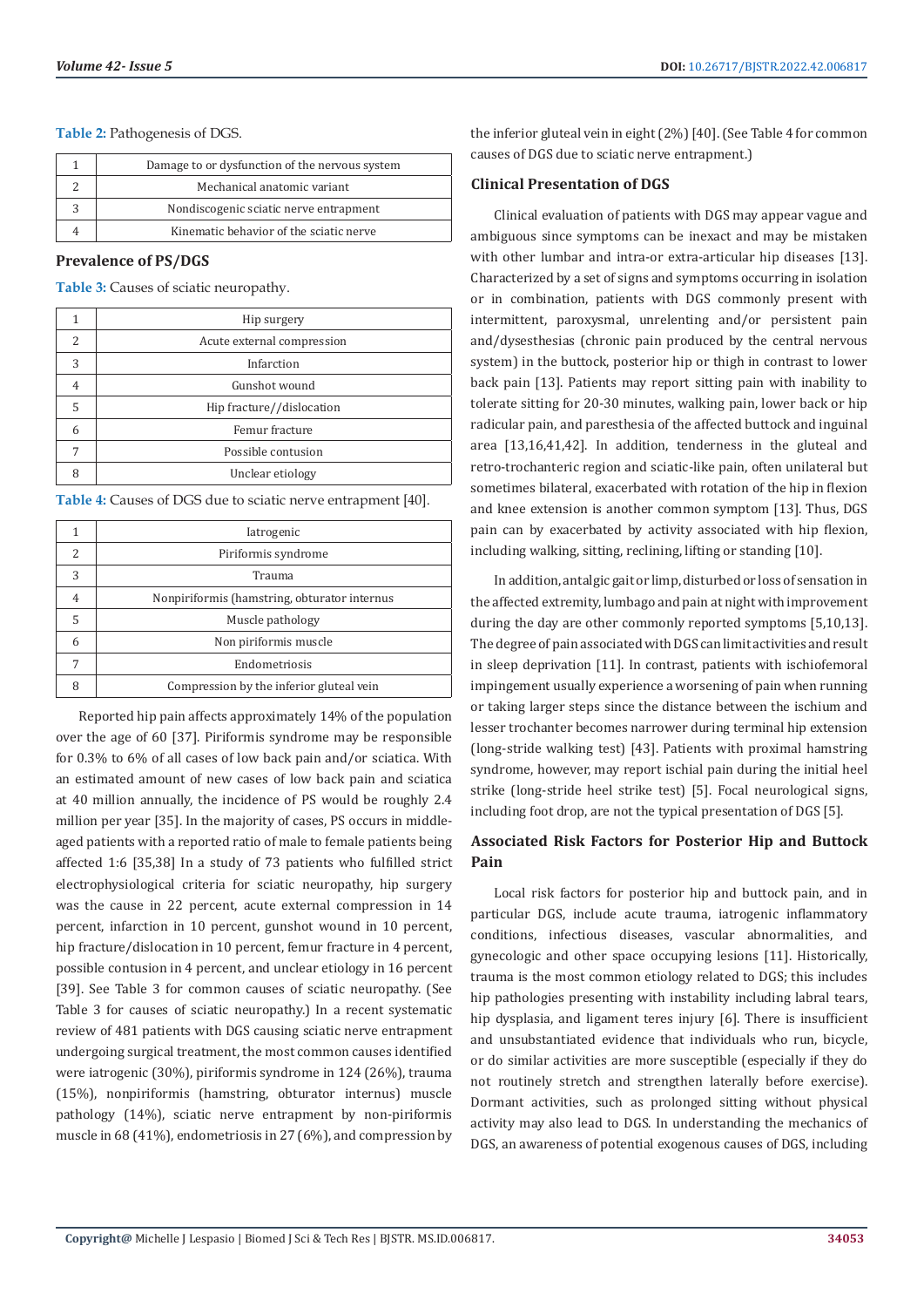hip anatomy, and biomechanics and pelvic kinetics as well as sciatic nerve anatomy are important to consider [11]. Variances of sciatic nerve position may present as a potential risk factor sciatic nerve entrapment, although concrete evidence is lacking. Female gender due to the particular anatomical characteristics of the female pelvis possibly related to hormonal changes, pregnancy, structural abnormalities such as hip dysplasia and femoral anteversion [6]. (See Table 5 for risk factors for posterior hip and buttock pain.) (See Table 6 for potential risk factors for posterior hip and buttock pain.)

**Table 5:** Risk factors for posterior hip and buttock pain.

|   | Acute trauma                                                     |
|---|------------------------------------------------------------------|
|   | latrogenic inflammatory conditions                               |
|   | Infectious diseases                                              |
| 4 | Vascular abnormalities                                           |
| 5 | Gynecologic and other space occupying lesions                    |
| 6 | Dormant activities (prolonged sitting without physical activity) |
|   | Female gender                                                    |

**Table 6:** Potential risk factors for posterior hip and buttock pain.

| Individuals who do physical activities (run, bicycle) |
|-------------------------------------------------------|
| Variances of sciatic nerve position                   |

# **History and Physical Examination**

The primary aim for the clinician is to determine anatomical distribution and type of nerve fiber compromised, and the severity of presentation [44]. A careful medical history and physical examination (PE) can identify the specific site of sciatic nerve entrapment complemented by several radiological signs that support the suspected diagnosis. The medical history should include a review of relevant past medical and surgical history, medications, allergies, and associated risk factors for posterior hip and buttock pain. When evaluating a patient with reported hip pain, it is wise to ask the patient to point to where the pain is. With sciatic neuropathy, typically there is a history of total hip arthroplasty [4]. A focused clinical examination of the affected hip with comparison to the contralateral hip is essential. Neurodynamic testing utilizing the straight leg raise is useful [4]. With pudendal neuropathy, there may be associated perineal pain. Palpation of the inferomedial sciatic notch/ischial spine elicits symptoms [4].

The first diagnostic criterion for DGS is tense muscles in the DG area that are extremely pain sensitive. In normal cases, the deep gluteal (DG) area is not particularly pain sensitive, nor tense. Palpation of the parasacrococcygeal region from the back, or with more accuracy from the front, per rectum allow for the proposed diagnostic criteria for DGS. Passive internal and external rotation of the hip and resisted hip abduction and adduction at 90 degrees of hip extension may elicit symptoms [4]. A comprehensive assessment of the hip and lumbar spine can help to recognize the specific problem in each individual case [14]. (For a list of specific evaluation questions about posterior hip and buttock pain, see Table 7). Using specific tests and spine imaging to rule out lumbar spine pathology, the focus of the physical examination should shift toward considering the deep gluteal space as a cause of posterior pain [14].

**Table 7:** Posterior hip and buttock pain. Specific evaluation questions to ask.

| $\mathbf{1}$   | Is there pain with sitting? (usually associated with sciatic<br>entrapment beneath the piriformis muscle) [14,24]                                                                      |
|----------------|----------------------------------------------------------------------------------------------------------------------------------------------------------------------------------------|
| $\overline{2}$ | Does patient have previous history of hamstring injury, pain<br>with activity, and pain while seated? (suggestive of proximal<br>hamstring tendinopathy) [4,24]                        |
| 3              | Is there walking pain lateral to the ischium? (usually associated<br>with Ischiofemoral impingement, in which the lesser trochanter<br>rubs the lateral border of the ischium) [14,11] |
| $\overline{4}$ | Is there sitting pain? (usually associated with sciatic entrapment<br>beneath the piriformis muscle) [11]                                                                              |
| 5              | Is there concomitant anterior hip pain? (suggestive of<br>ischiofemoral impingement) [4]                                                                                               |
| 6              | Is there cyclic variations in pain? (suggestive of Intrapelvic<br>entrapment) [49]                                                                                                     |
| 7              | On PE, does palpation of the inferomedial sciatic notch/ischial<br>spine elicit symptoms? (sciatic neuropathy) [4]                                                                     |
| 8              | Is there pain on straight leg raise (SLR) 30 seconds? (sciatic<br>neuropathy) [4]                                                                                                      |
| 9              | Is there accompanying perineal pain? (pudendal neuropathy) [4]                                                                                                                         |
| 10             | Is there tenderness to palpation of the piriformis muscle?<br>(piriformis syndrome) [4]                                                                                                |
| 11             | On PE, is there tenderness to direct palpation over sacral joint?<br>Is the patient an athlete or a female with history of osteoporosis<br>(suggestive of sacral stress fracture) [4]  |
| 12             | Is there lower back pain? Is there radiation to a lateral hip?<br>(spine disease)                                                                                                      |
| 13             | On PE, is there reduced range of movement? Is there tenderness<br>to palpation of the back? Is there a positive straight leg raise<br>(SLR)? (lumbar spine disease with referred pain) |

# **Laboratory Testing**

A complete blood count (CBC) and inflammatory markers (e.g., erythrocyte sedimentation rate (ESR), C-reactive protein (CRP) concentration) may be helpful for a suspected infectious etiology of posterior hip and buttock pain.

# **Diagnostic Imaging**

- **a.** Plain film radiographs of the pelvis and hips may suggest a specific cause such as hip pathology, lumbar spine degeneration, sacroiliitis, or a calcified shadow in the pelvic cavity.
- **b.** Magnetic resonance imaging (MRI) is the most useful imaging tool for the diagnosis of DGS. 3-Tesla MRI provides high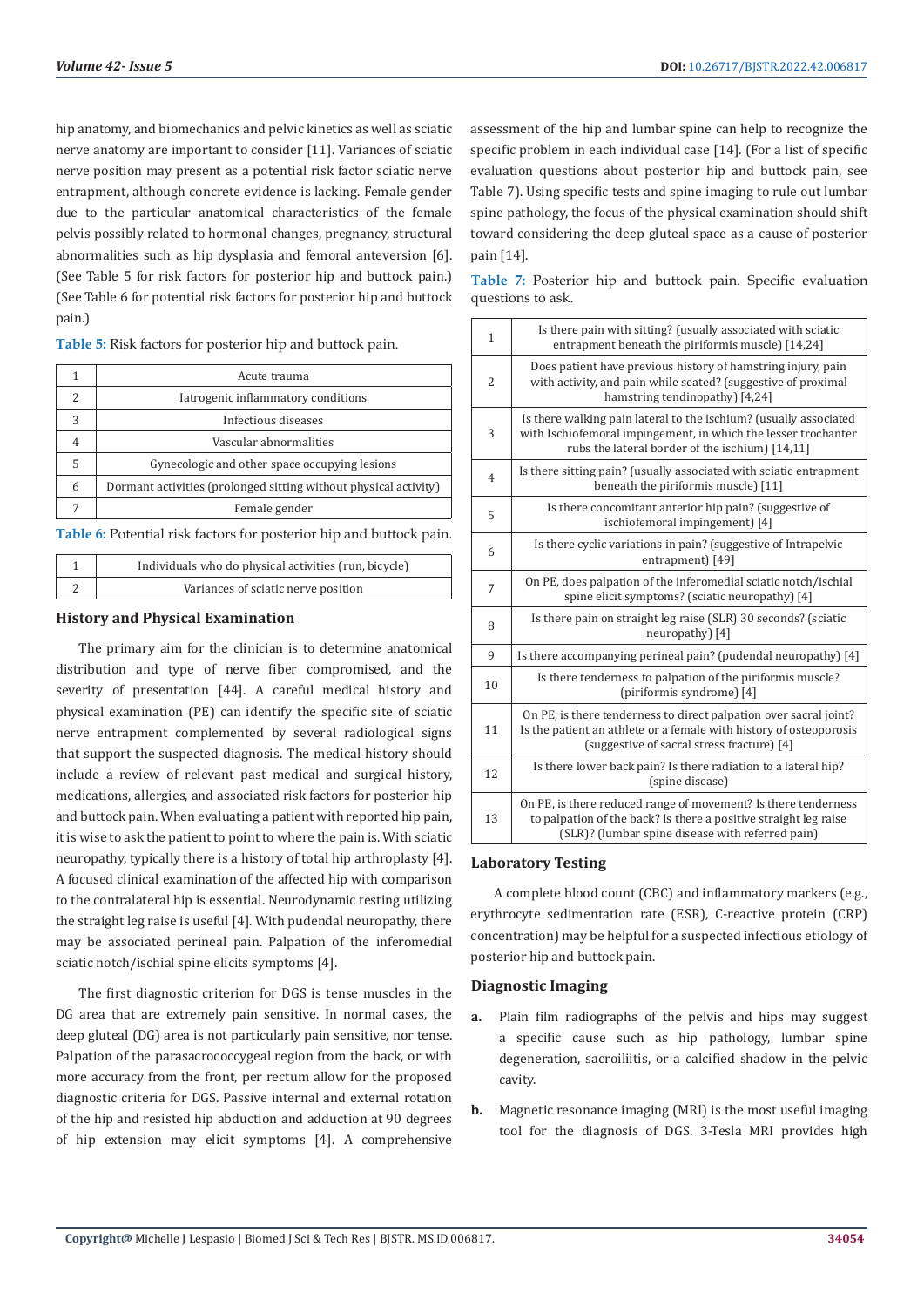resolution pelvic imaging and offers visualization of deep gluteal structures and the sciatic nerve with identification of underlying pathology in the deep gluteal space (i.e., entrapped sciatic nerve, compressive fibrous bands, and pathological muscle changes) [14]. Imaging findings include narrowing or loss of joint space, surrounding reactive bony sclerosis and osteophyte formation [4,45].

- **c.** MR Neurography (MRN) using a fluid-sensitive fat-suppressed T2 weighted sequence and T1 weighted sequence evaluates the fascicles and the peripheral nerve itself both of which encompass abundant fat. Normal nerves show intermediateto-minimal hyperintensity on T2-weighted images and have a fascicular pattern, while neuropathic nerves have an abnormally increased T2-signal intensity, similar to that of the vessels. T1-weighted images evaluate the course of the nerve, its caliber, fascicular pattern and size, and presence of space-occupying lesions along the nerve, whereas axial fatsuppressed T2-weighted images assess signal intensity and fascicular shape [5]. Performed in the sagittal plane, with T1 or intermediate-weighted sequences without fat suppression, MR neurography also detects aberrant anatomy of the sciatic nerve [5]. Denervation-induced muscle signal intensity changes can indicate the presence of neuropathy and aid in determining the chronicity or level of nerve pathology [5]. Use of advanced (MRN) techniques when combined with surgical endoscopic correlation has increased awareness of the anatomy and pathologic conditions of the deep gluteal space.
- **d.** Electrodiagnostic testing is useful in excluding lumbosacral radiculopathy as a cause.

# **Treatment Options**

**Nonsurgical Options:** The main goals for optimal management of DGS involve multidisciplinary treatment and should include, [3] short-term rest (not more than 48 hours) and activity modification, [4] oral pharmacological agents [5] physiotherapy for a 6 week period [46] deep tissue massage [47] corticosteroid injections (CSI) and [14] anesthetic/trigger point injections [5,18,13]. Implementation of a structured and tailored educational program targeted to avoid certain provoking positions such as avoidance of prolonged cross-legged sitting or internal rotation of the hips [5]and factors that increase or decrease the pain can dictate the diagnostic approach and is an important element of conservative management [25]. Oral medication may include both nonsteroidal anti-inflammatory agents (NSAIDs) and neuropathic agents such as gabapentin and pregabalin, and muscle relaxants [5]. Physiotherapy should include heat, muscle stimulation, soft tissue mobilization, stretching and strengthening exercises, and aerobic conditioning [46]. If palpation in the gluteal muscles reveals taut bands leading to suspicion of myofascial pain syndrome, trigger point injection or massage can be used [47]. Diagnostic and therapeutic local anesthetic injections can be performed using anatomical landmarks or under ultrasound (US), CT scan or MRI guidance [5]. (See Table 8 for nonsurgical treatment options for DGS.)

**Table 8:** Nonsurgical treatment options for DGS.

|               | Short-term rest, not > 48 hours     |
|---------------|-------------------------------------|
| $\mathcal{P}$ | Activity modification               |
| 3             | Oral pharmacological agents         |
| 4             | Physiotherapy                       |
| 5             | Deep tissue massage                 |
| 6             | Corticosteroid injections           |
|               | Anesthetic/trigger point injections |
| Զ             | Structured education                |

**Surgical Options:** Surgical treatment for DGS is reserved for recalcitrant cases that have failed optimal conservative treatment options, and functional outcomes following surgery are generally good [42,48]. Surgical procedures are dependent on underlying pathology and generally reserved for those with more severe or recurring symptoms. If patients present with lesions that are suspect to cause a mass effect (i.e., development of hematoma, lipoma and heterotopic ossifications), patients may be indicated for surgery without preoperative conservative management [5]. The criteria for surgical intervention in refractory cases are ambiguous and imprecise [5]. What is clear, however, is that when planning surgery, it is important to understand and consider the underlying pathological conditions. Surgical procedures in DGS focus on exploration of the sciatic nerve regardless of the etiology of DGS [49]. Both endoscopic decompression and open decompression of the nerve are surgical options available depending on degree of adherence of the sciatic nerve and the surgical skill of the surgeon [8,16,22].

Endoscopic decompression of the sciatic nerve is useful in improving function and diminishing posterior hip and buttock pain in sciatic nerve entrapments within the subgluteal space [22]. The prognosis for postoperative outcomes in individuals undergoing endoscopic and open procedures is good [5,48]. Endoscopic decompression (neural release) is an effective minimally invasive approach for DGS and is generally preferred over open decompression because it provides fewer complications [8,16]. Limitations to endoscopic treatment include requiring experienced surgeons who possess a high level of knowledge and skill about the deep gluteal space [8,11,16,25]. In addition, there may be difficult release using the endoscopic technique with a severely adherent sciatic nerve [8,16,22]. (See Table 9 for surgical treatment options for DGS.)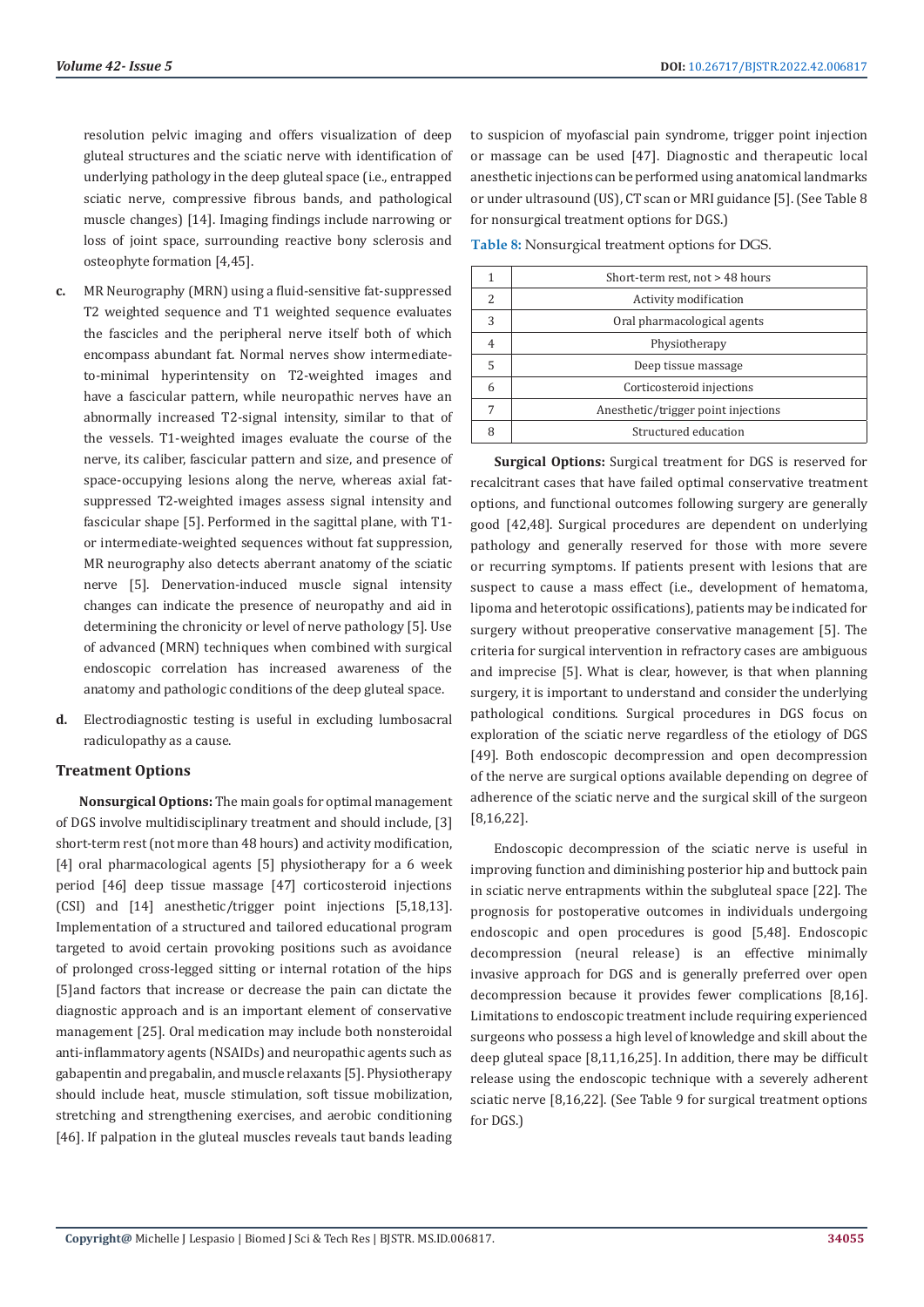**Table 9:** Surgical treatment options – for exploration of the sciatic nerve.

| Endoscopic decompression |
|--------------------------|
| Open decompression       |

# **Discussion**

Although the term piriformis syndrome is still commonly designated to describe symptoms related to the piriformis muscle and sciatic nerve, newer observations of hip kinematics lead to a more informed term deep gluteal syndrome (DGS) which better distinguishes the underlying pathophysiology and clinical manifestations. While attributing sciatic nerve irritation to the anatomic relationship between the piriformis muscle and the sciatic nerve, where the latter passes through the greater sciatic notch, DGS describes more. DGS has been associated with radicular type pain related to nondiscogenic sciatic nerve entrapment in other structures within the subgluteal space. The radicular symptoms, historically and singularly attributed to abnormal pathology in the piriformis muscle, are multifactorial and encompass DSG [11]. A level of understanding of the potential exogenous causes of DGS, including hip anatomy, and biomechanics and pelvic kinetics, and sciatic nerve anatomy are important considerations in understanding the mechanics of DGS.

This level of understanding differentiates experts in diagnosis and treatment of DGS from less expert medical providers. Knowledge of all the contributing factors of DGS, focusing on the specific skills of the examination, utilizing appropriate imaging and diagnostic testing, and being the aware of the different treatment options separates and defines those who are usually the most skilled in the diagnosis and treatment of nondiscogenic sciatic nerve pathology associated with DGS [11,50].

# **Conclusion**

Often mislabeled or misdiagnosed due to lack of definitive diagnostic criteria, it is worthwhile to consider DGS as a significant cause of posterior hip and buttock pain. A diagnosis related to lumbosacral spine pathology when the deep gluteal structures are the cause of the pain etiology is common. Thus, diagnosing DGS in a methodical and reasonable approach utilizing MR imaging as a cornerstone diagnostic aid is key to accurate diagnosis. Delay and mismanagement can worsen prognosis due to progression of recalcitrant symptoms leading to burdensome and ongoing intolerable pain and disability. Recommended conservative measures, including rest, activity modification, medication, various therapeutic modalities, and targeted education are essential to alleviate pain and improve functional outcomes. For those refractory to optimal nonsurgical treatment options, surgical options involving decompression of the sciatic or pudendal nerves may be available in patients with severe symptoms to treat specific dependent underlying pathology.

# **Conflicts of Interest**

None.

#### **Funding**

None.

#### **References**

- 1. Jude C, Modarresi S. Imaging evaluation of the painful hip in adults.
- 2. [Chung A \(2010\) Hip Anatomy, Function and Common Problems.](file:///F:/New%20Journals/BJSTR.MS.ID.006817/BJSTR-ORT-22-RW-280_W/BJSTR-ORT-22-RW-280_W/Chung%20A%20(2010)%20Hip%20Anatomy,%20Function%20and%20Common%20Problems.)
- 3. [Lespasio M \(2021\) Hip Pain: Relation to Anatomical Location and](https://www.sciencerepository.org/review-data?doi=10.31487/j.JCMCR.2021.01.02) [Underlying Pathology. Journal of Clinical and Medical Case Reports 2](https://www.sciencerepository.org/review-data?doi=10.31487/j.JCMCR.2021.01.02) [\(1\): 4-6.](https://www.sciencerepository.org/review-data?doi=10.31487/j.JCMCR.2021.01.02)
- 4. [Battaglia P, D'Angelo K, Kettner N \(2016\) Posterior, Lateral, and Anterior](https://pubmed.ncbi.nlm.nih.gov/27857636/) [Hip Pain Due to Musculoskeletal Origin: A Narrative Literature Review](https://pubmed.ncbi.nlm.nih.gov/27857636/) [of History, Physical Examination, and Diagnostic Imaging.](https://pubmed.ncbi.nlm.nih.gov/27857636/) J Chiropr Med [15\(4\): 281-293.](https://pubmed.ncbi.nlm.nih.gov/27857636/)
- 5. [Park J, Lee Y, Lee Y, Shin S, Kang Y, et al. \(2020\) Deep gluteal syndrome](https://pubmed.ncbi.nlm.nih.gov/32349600/) [as a cause of posterior hip pain and sciatica-like pain. Bone Joint J 102-](https://pubmed.ncbi.nlm.nih.gov/32349600/) [B\(5\): 556-567.](https://pubmed.ncbi.nlm.nih.gov/32349600/)
- 6. [Goncalves-Schröder R, Martin R, Bobb V, Khoury A, Palmer I, et al. \(2016\)](https://clinmedjournals.org/articles/jmdt/journal-of-musculoskeletal-disorders-and-treatment-jmdt-2-012.php?jid=jmdt) [Outcomes of Non-operative Management of Deep Gluteal Syndrome - A](https://clinmedjournals.org/articles/jmdt/journal-of-musculoskeletal-disorders-and-treatment-jmdt-2-012.php?jid=jmdt) [Case Series of Six Patients. J Musculoskelet Disord Treat 012, 2\(2\).](https://clinmedjournals.org/articles/jmdt/journal-of-musculoskeletal-disorders-and-treatment-jmdt-2-012.php?jid=jmdt)
- 7. Murata Y, Ogata S, Ikeda Y, Yamagata M (2009) An unusual cause of sciatic pain as a result of the dynamic motion of the obturator internus muscle. Spine J 9(6): e16-18.
- 8. [Martin H, Shears S, Johnson J, Smathers A, Palmer L \(2011\) The](https://pubmed.ncbi.nlm.nih.gov/21071168/) [endoscopic treatment of the sciatic nerve entrapment/deep gluteal](https://pubmed.ncbi.nlm.nih.gov/21071168/) [syndrome. Arthroscopy 27:172-181.](https://pubmed.ncbi.nlm.nih.gov/21071168/)
- 9. [Frymoyer J \(1992\) Lumbar disk disease: epidemiology. Instr Course Lect](https://pubmed.ncbi.nlm.nih.gov/1534104/) [41: 217-223.](https://pubmed.ncbi.nlm.nih.gov/1534104/)
- 10. [Nordors M \(2013\) The Deep Gluteal Syndrome, an underestimated](https://www.academia.edu/31817194/Title_The_Deep_Gluteal_Syndrome_an_underestimated_etiological_factor_for_Sciatica_Low_Back_Pain_and_other_chronic_pain_conditions_A_case_series_report_review_of_the_literature) [etiological factor for Sciatica, Low Back Pain and other chronic pain](https://www.academia.edu/31817194/Title_The_Deep_Gluteal_Syndrome_an_underestimated_etiological_factor_for_Sciatica_Low_Back_Pain_and_other_chronic_pain_conditions_A_case_series_report_review_of_the_literature) [conditions? A case series report, review of the literature and a proposal](https://www.academia.edu/31817194/Title_The_Deep_Gluteal_Syndrome_an_underestimated_etiological_factor_for_Sciatica_Low_Back_Pain_and_other_chronic_pain_conditions_A_case_series_report_review_of_the_literature) [for diagnostic criteria.](https://www.academia.edu/31817194/Title_The_Deep_Gluteal_Syndrome_an_underestimated_etiological_factor_for_Sciatica_Low_Back_Pain_and_other_chronic_pain_conditions_A_case_series_report_review_of_the_literature)
- 11. [Black S \(2018\) From Piriformis Syndrome to Deep Gluteal Syndrome.](https://practicalneurology.com/articles/2018-sept/from-piriformis-syndrome-to-deep-gluteal-syndrome) [Practical Neurology.](https://practicalneurology.com/articles/2018-sept/from-piriformis-syndrome-to-deep-gluteal-syndrome)
- 12. [McCory P, Bell S \(1999\) Nerve entrapment syndromes as a cause of pain](https://pubmed.ncbi.nlm.nih.gov/10367335/) [in the hip, groin and buttock. Sports Med 27\(4\): 261-274.](https://pubmed.ncbi.nlm.nih.gov/10367335/)
- 13. [Carro L, Hernando M, Cerezal L, Navarro I, Fernandez A, et al. \(2016\)](https://pubmed.ncbi.nlm.nih.gov/28066745/) [Deep gluteal space problems: piriformis syndrome, ischiofemoral](https://pubmed.ncbi.nlm.nih.gov/28066745/) [impingement and sciatic nerve release.](https://pubmed.ncbi.nlm.nih.gov/28066745/) Muscles Ligaments Tendons J [6\(3\): 384-396.](https://pubmed.ncbi.nlm.nih.gov/28066745/)
- 14. [Martin H, Reddy M, Gómez-Hoyos J \(2015\) Deep gluteal syndrome.](https://pubmed.ncbi.nlm.nih.gov/27011826/) J Hip [Preserv Surg 2\(2\): 99-107.](https://pubmed.ncbi.nlm.nih.gov/27011826/)
- 15. [Benson E, Schutzer S \(1999\) Posttraumatic piriformis syndrome:](https://pubmed.ncbi.nlm.nih.gov/10428125/) [diagnosis and results of operative treatment. J Bone Joint Surg Am](https://pubmed.ncbi.nlm.nih.gov/10428125/) [81:941-949.](https://pubmed.ncbi.nlm.nih.gov/10428125/)
- 16. Park M, Yoon S, Jung S, Kim S (2016) Clinical results of endoscopic sciatic nerve decompression for deep gluteal syndrome: mean 2-year followup. BMC Musculoskelet Dis 17: 218.
- 17. [Martin H, Shears S, Palmer I \(2010\) Evaluation of the hip.](https://pubmed.ncbi.nlm.nih.gov/20473124/) Sports Med [Arthrosc 18\(2\): 63-75.](https://pubmed.ncbi.nlm.nih.gov/20473124/)